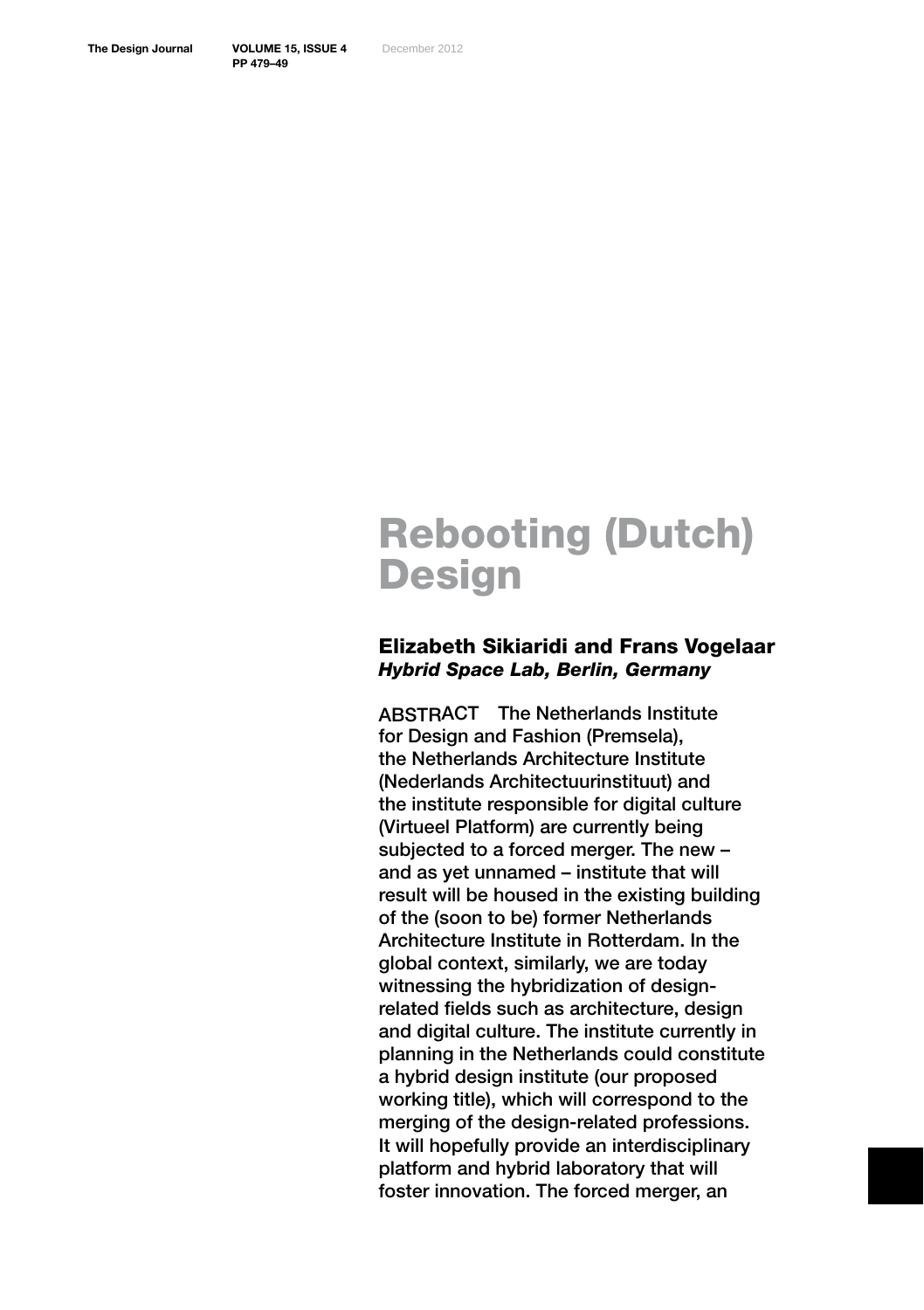element of current Dutch cultural policy, represents a unique opportunity for accelerating the designrelated cultural industry. The rebooting and acceleration of this industry to meet the challenges of the post-industrial age could position the Netherlands at the forefront of cultural innovation. This paper discusses the potential of a hybrid design institute and speculates on its program. The background of this discussion is the investigation of the new field which is emerging from the fusion of the design-related disciplines. In the context of this emergent hybrid field, we want to introduce the notion of hybrid design. Below, we map out and place in a broader context hybrid design as a new field, which addresses today's cuttingedge design challenges. Hybrid design is more than its constituent parts (architecture, design, digital culture). Since this paper is appearing in *The Design Journal* (i.e. an international magazine read by design professionals), it takes the design perspective as its point of departure. An expanded version of this paper could provide a balanced account of the architectural and digital culture perspectives as well, but would not drastically alter its contents rather clarify it from additional points of view.

KEYWORDS: hybridization, consumerism, mass creativity, glocality, rebooting (Dutch) design

# Hybridization of Practices

 $+$ Following the logic of neoliberalism, the European continent as a whole is currently subject to severe austerity policies. As in the other European countries, budgetary cuts and so-called restructuring have hit the cultural sector in the Netherlands. As part of the restructuring of professional institutions in the creative sector, the Netherlands Institute for Design and Fashion (Premsela), the Netherlands Architecture Institute (Nederlands Architectuurinstituut) and the institute responsible for digital culture (Virtueel Platform) are being subjected to a forced merger.

These institutes – especially the Netherlands Architecture Institute and the Netherlands Institute for Design and Fashion – have extensive and highly successful international track records. For years, they have influenced professional discourse and practice, supporting and shaping the professional networks that surround them. The forced merger mentioned above, therefore, has been met with protest by the professional communities as well as by the institutes themselves.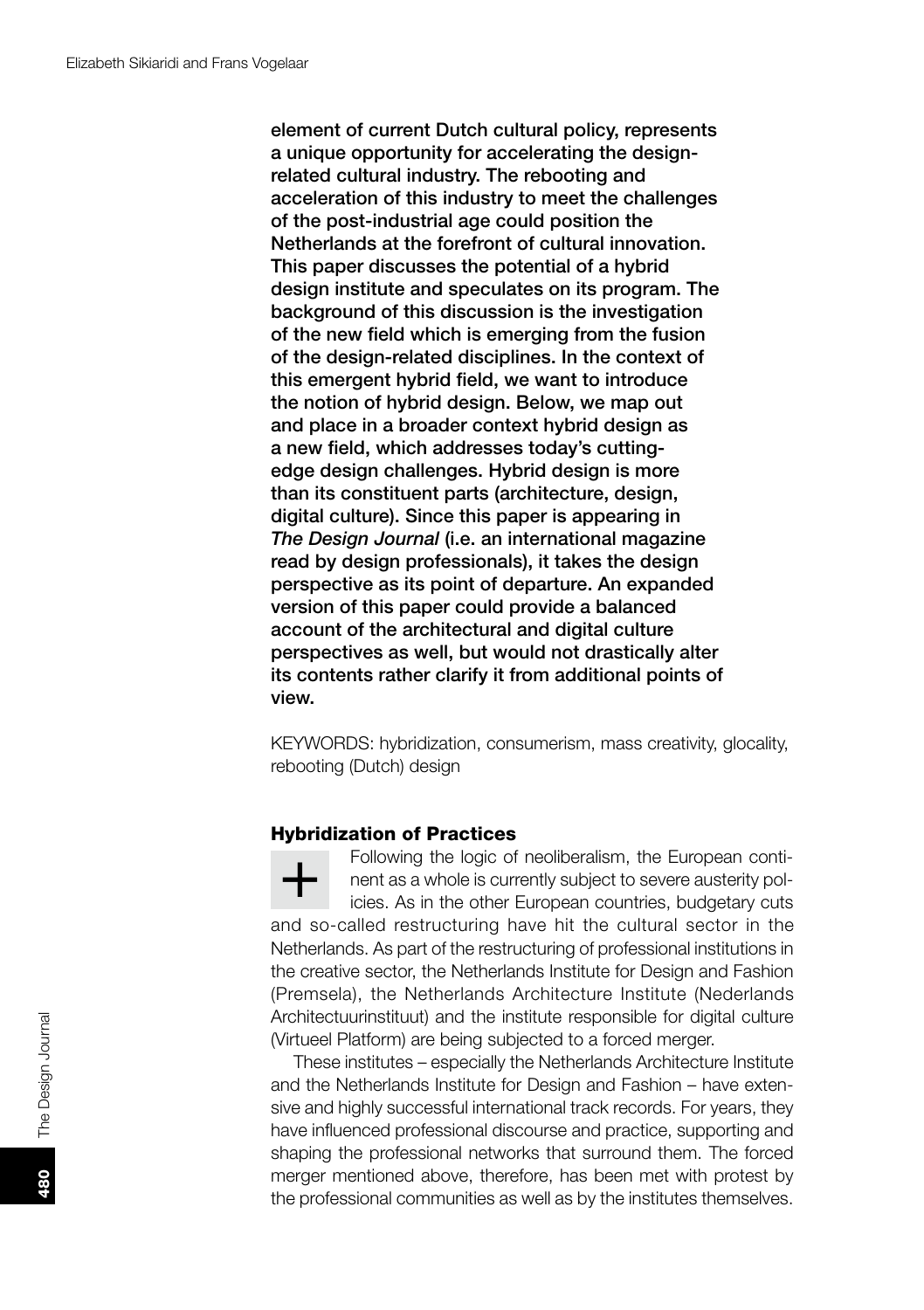The forced merger is being driven by the logic of economization. Despite this, a consolidation of the institutes dealing with architecture, design and media could unleash significant creative potential. Such an interdisciplinary platform would transgress the still narrowly defined professional fields, form a hybrid laboratory and foster innovation. The new institute represents an opportunity to reboot and accelerate design to meet the challenges of the post-industrial age, thereby positioning Dutch design at the forefront of design innovation.

The following paper discusses the potential of such a hybrid design institute that brings together the design-related professional fields into a new cultural industry. To begin with, we place the hybrid format of the new institute in the broader context of contemporary developments in the creative fields and in creative practices in general.

Today, we are experiencing a merging of creative fields. Since the late 1960s, contemporary art practices have transcended the boundaries of traditional artistic media, for example, of sculpture and painting, thereby entering the 'post-medium condition' described by Rosalind Krauss (2000). In contemporary art practices, painting and sculpture come together with video, film and sound, and various media fuse within a single artistic project. Medium-specificity is in no way determinative of artistic production – the art fields merge.

Another development characteristic of recent decades is the blurring of boundaries between autonomous art and the applied arts. Increasingly accepted as a practice is the (survival) strategy followed by artists who work simultaneously in the fine arts and the creative industry. Joep van Lieshout – with his Atelier van Lieshout – is just one Dutch example of such a 'hybrid artist' who works without constraints in applied fields such as architecture and design, as well as for the fine arts market. In an investigation on the 'hybrid artist' ('Hybride kunstenaar') carried out by van Winkel *et al* (2012), this hybrid artistic practice is characterized as typical of our post-industrial age and for the era of the creative industry.

But taking place today is an even more radical merger: creative production in its most various forms of expressions – whether music, graphic design, architecture, object design, video, etc. – is supported by a single tool, the computer. This universal instrument provides a bridge which connects these very different creative fields. Information and communication technology support networked intelligence in the creative sector.

The computer is an instrument designed to process complex data. The use of the computer for the sake of its primary quality – as a tool for processing complexity – enables us to design and control complex processionary structures. This makes possible the design and control of complex dynamic network systems.

Supported by these technologies, we are therefore experiencing a hybridization of environments, objects and services. This is the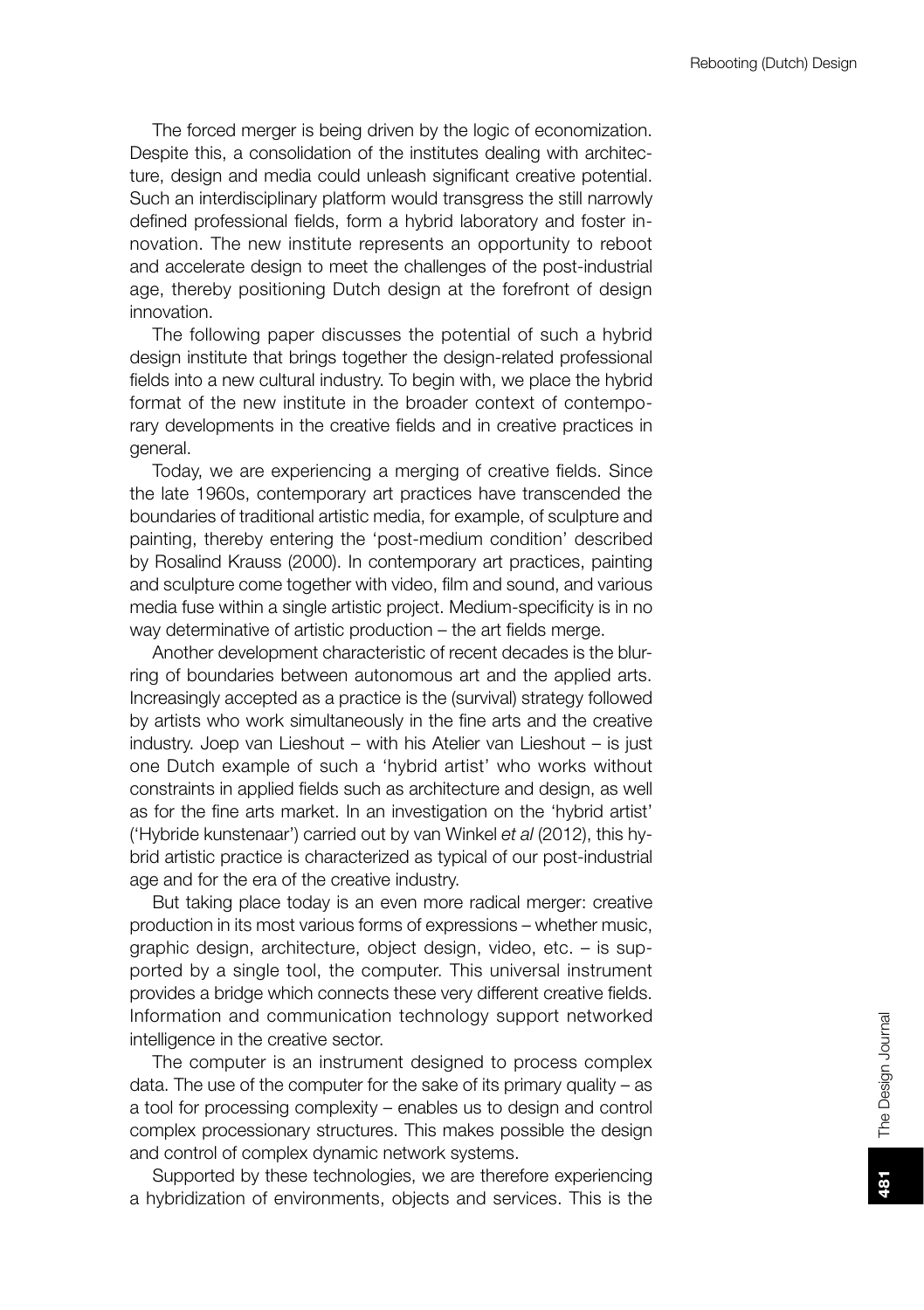background which promotes and enables this new merging of the fields connected to design.

A hybrid institute that brings together architecture, design and digital culture would correspond to this general trend of the hybridization of creative practices and fields described above, and could address these developments. It would focus on the applied arts, but at the same time remain open to hybrid expressions that participate in both the applied and the autonomous arts spheres – in recent years a common and accepted practice of the Dutch design related institutions.

A new institute would stand for a hybrid design approach that deals with the design of physical spaces, artefacts and media networks in an integrated way. Hybrid design is more than its constituent parts (architecture, design and digital culture). Instead, it considers objects, services and environments within networked systems of production, distribution, use and recycling. While industrial design concentrated on industrially mass-produced objects and followed the logic of the industrial age, hybrid design corresponds to the technological and cultural paradigms of the present.

Such a hybrid design institute could therefore address emerging themes of relevance in an integrative way. By transcending the narrow boundaries of the design professions, it could search for integrated and sustainable solutions in order to develop the models of theory and practice that will be required tomorrow.

#### After Consumerism

For large majorities in the developed world, the industrial age democratized access to products in rising quantities and at progressively falling prices. The logic of the industrial age was based on an economic model of indefinite growth. Today, this model – projected on a global scale – is proving unsustainable.

Through travel and tourism, internationalization of markets and media-based globalization, the world is growing together. In such a globalized world, exclusion from affluence for large segments of the world population is bound to result in social unrest and massive migratory movements.

The same applies to the inclusive version of a 'flattened' world that is conceptualized as a 'global level playing field' and described in Thomas L. Friedman's *The World Is Flat: A Brief History of the Twenty-First Century* (2005). Today, the formerly 'less economically developed countries' are catching up at a rapid pace. The projection of the industrial era consumerist model of indefinite growth onto these 'newly industrialized countries' and 'emerging markets' would lead to ecological collapse (and to associated social unrest and migratory movements on a global scale as well).

This situation forms the background for a larger discussion of sustainability and a multidisciplinary quest for models of 'prosperity without growth'; see, for example Tim Jackson's *Prosperity without*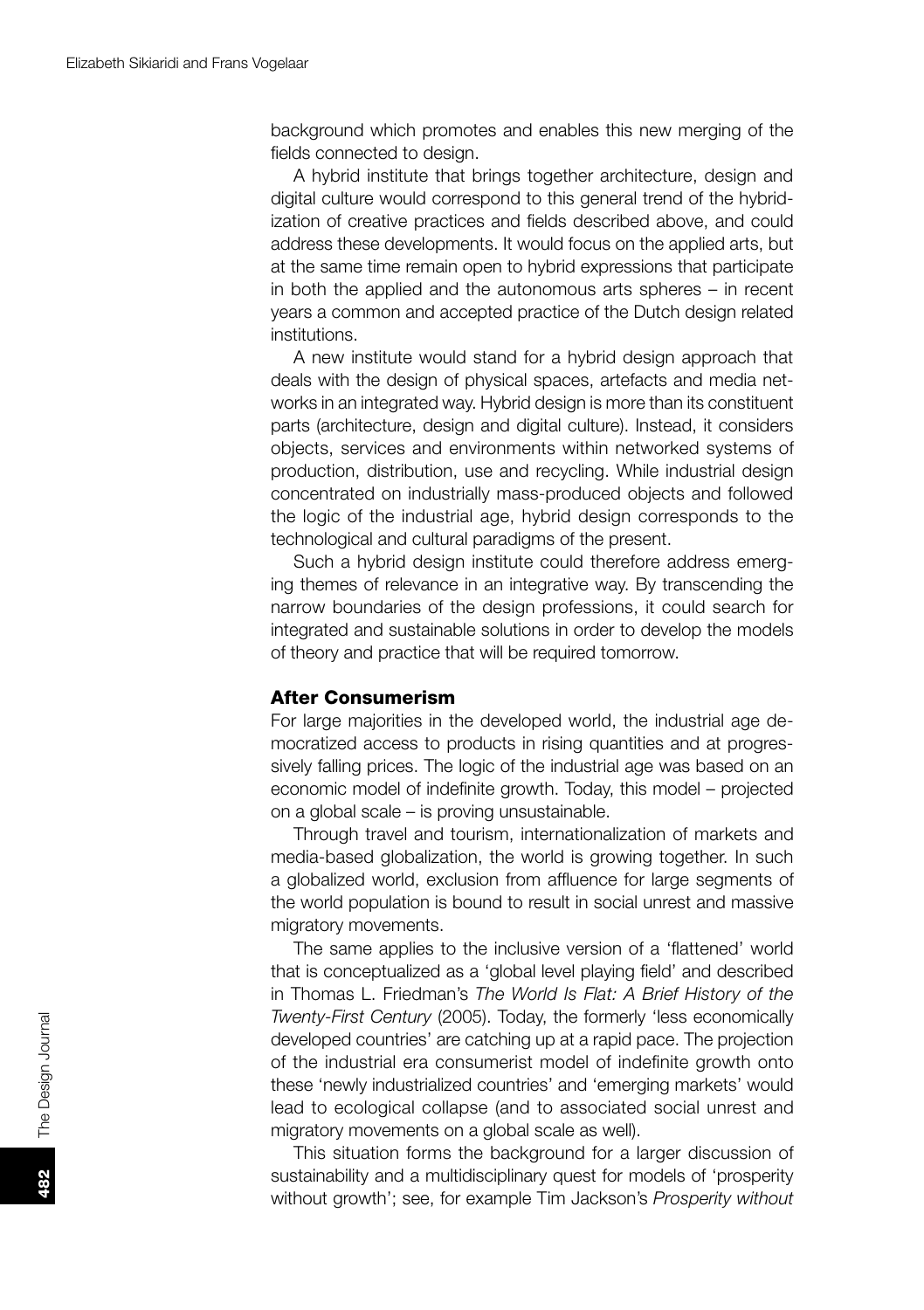*Growth: Economics for a Finite Planet* (2009)*.* This interdisciplinary discussion transgresses professional boundaries – thereby influencing design discourse and practice as well.

Since (object) design was closely connected with a consumeristbased economic model, design activities and the design profession are being reshaped today significantly by this emerging (macroeconomics) of 'prosperity without growth'. Industrial design was intrinsically associated with the system of industrial mass production. With new technologies and digital media currently transforming not just production methods but society in general, design is being redefined in a new context.

A hybrid design institute should explore the potential for design within this changing world. Since the emerging design applications and fields of activity are strongly interconnected, any segmentation into separate fields of activity seems arbitrary. A hybrid institute should therefore focus on exploring interdisciplinary themes and creating the necessary common ground for such developments.

This paper represents an initial attempt to introduce relevant themes and concepts for hybrid design, and to sketch out briefly some possible programmatic tendencies for a hybrid design institute. In this context, we briefly highlight circuitry as a design strategy which addresses the challenges of sustainability. Next, we trace the emerging technologies (BANG) that will soon have enormous consequences for design practice, mapping the possible technological research dimension of a hybrid design institute. We then address participatory design systems – in the context of the networked society – an issue of relevance for the focus as well as for the format of the new institution.

We consider the role of such a hybrid design institute within society in general – as an open laboratory that empowers mass creativity – and place such a nationally funded institution within the international context. We close by pointing to the potential of such a new hybrid type of institute within the (dis)continuities of the Dutch design-related institutions.

# Designing Circuitries

The hybrid design fields that are emerging through the combination and fusion of environments, objects and services are becoming increasingly relevant. The focus is shifting from designing products intended for consumption to programming – or 'designing' – processes for networks of people, enterprises and organizations – processes which represent a pool of possible sustainable futures.

A hybrid design approach, as characterized briefly above, considers objects, services and environments within their networked systems of production, distribution, use and recycling. It can therefore consider complex issues such as circuitry. A process-oriented design approach can take into account a multiplicity of cycles, including energy cycles (i.e. the energy needed for production and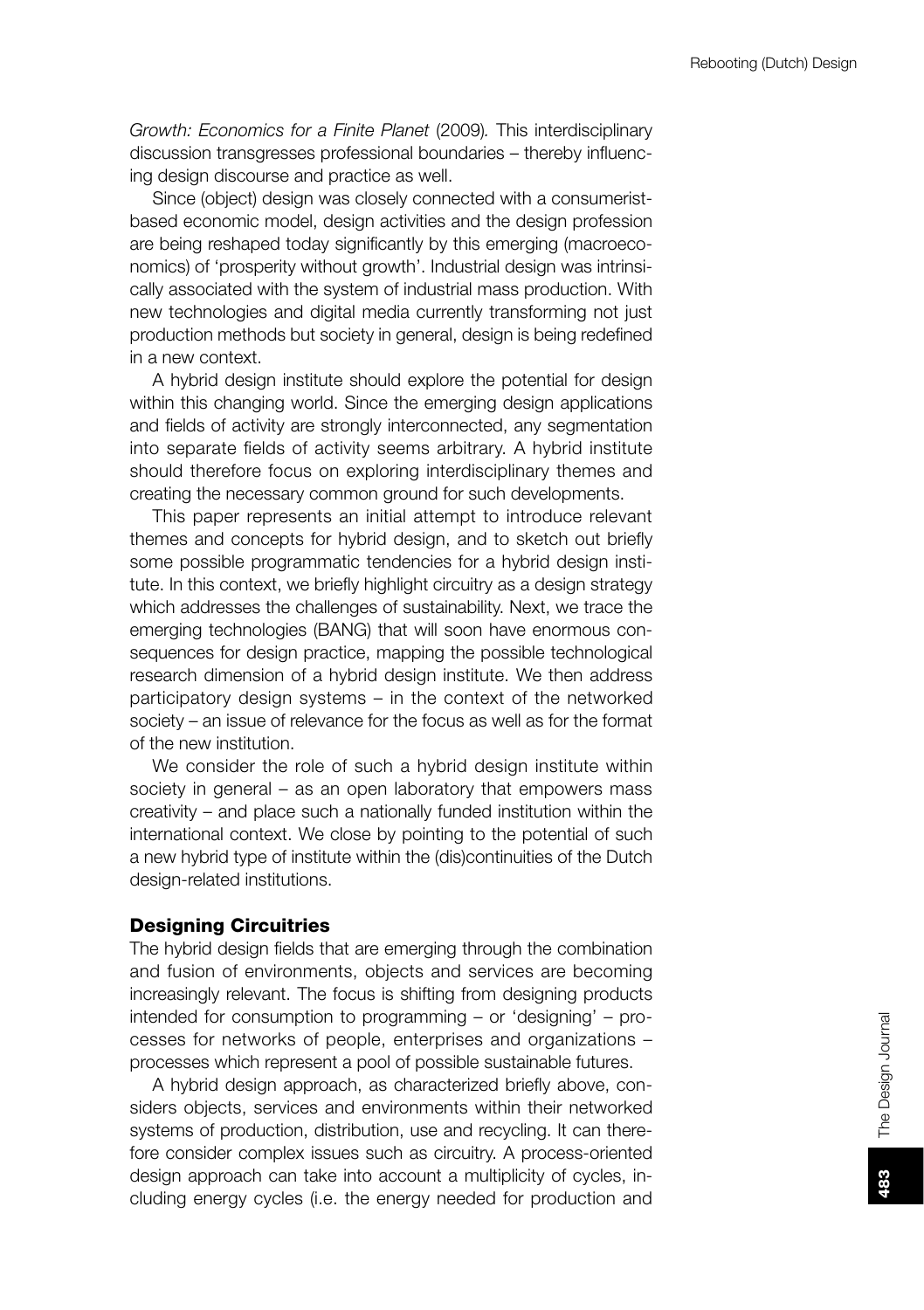transportation, objects as energy converters), as well as recycling with multiple-shift use and life cycles, creative recycling concepts of use and reuse, and 'cradle to cradle' solutions.

Under development are design applications that support effective communication regarding complex processes of production, distribution, use and recycling to the consumer and user. Such applications can, for example, enable the tracking of a product's 'ecological backpack' (meaning all of the natural resources used during its entire life cycle from production to transportation, use and disposal).

'Designing Circuitries' could therefore be a main programmatic area of the hybrid design institute. Such a focus would allow us to address the complex challenges of ecological and social sustainability in a more comprehensive way, embedding design development in the wider discussion of sustainability.

## BANG Design Research

Technological developments are currently being accelerated by the fusion of information technology, nanotechnology, biotechnology and neurotechnologies (brain technologies), and their convergence in new hybrid technology platforms such as DNA computing, nanobiotechnology, synthetic biology and neuroengineering. These converging technologies are referred to as BANG (Bits Atoms Neurons and Genes) by the ETC Group (Action Group on Erosion, Technology and Concentration; 'ETC' is pronounced 'et cetera'; see http://www. etcgroup.org).

These converging technologies will enable us to generate materials with processionary qualities that serve as building blocks for objects and environments that interact with their users, modifying their qualities as they adapt to processes of use.

With a focus as well on high-tech materials research, the hybrid design institute could have a strong technological dimension. A research-oriented program dimension could be of significance for the financing of the institution, especially given the likelihood that public funding will be increasingly limited in the future.

Initiating design research and developing cooperations would enable the new institute to set an independent innovative research agenda with a commitment to society and the public interest. A hybrid design institute would approach technological developments from the perspective of the designer by 'inhabiting technology', i.e. transforming such technological developments in order to accommodate the way we want to live.

# Designing Networks

Increasingly, politics, economics, warfare and culture are enacted within the spaces of information-communication, of media networks. These emerging digital networks are influencing and interacting with 'real' places, modifying the social, economic and cultural organization of our societies.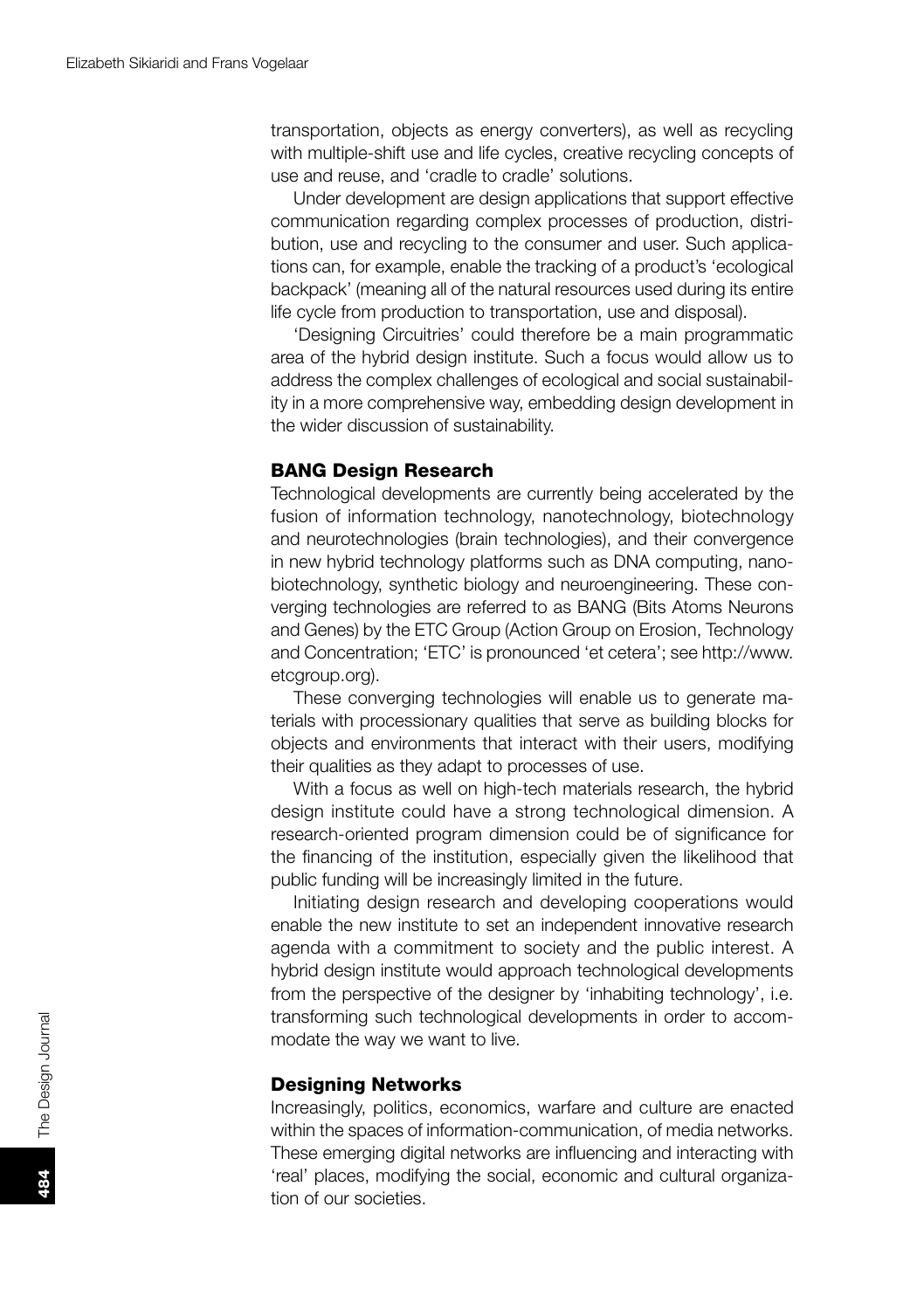As demonstrated by Manuel Castells in his classic sociological analysis *The Rise of the Network Society* (1996), media networks are transforming our society. Currently, we are witnessing an acceleration of these developments due to the global proliferation of mobile media. Political uprisings such as the Arab Revolution, the Indignados, and the Take the Square and Occupy Wall Street movements are taking advantage of mobile media networks and social media tools. In their distrust of established political forces and parties, they contest the concept of the 'political expert'. Creating independent self-publication channels and demanding 'direct democracy', they are forming fluctuating networked political forces.

Media-supported networked systems are also transforming knowledge production: just think of Wikipedia, 'the free encyclopedia that anyone can edit'. Networked cooperation, co-authorship and open source publishing are to be found in many contemporary cultural expressions and phenomena, for example Wikimedia Commons, the free media file repository, which makes public domain and freely licensed educational media content (images, sound and video clips) available to everyone.

Aided by improvements in information and communication technology, users are increasingly developing their own new products and services, thereby 'democratizing' innovation. These users often freely share their innovations with others, creating user innovation communities and a rich intellectual commons. According to Eric von Hippel (2005), Professor of Management of Innovation and Head of the Innovation and Entrepreneurship Group at MIT, this trend toward democratized innovation can be seen in software and information products (most notably in the free and open source software movement), but in physical products as well. Examples of user innovation in action range from surgical equipment, to surfboards, to software security features.

The word 'prosumer' is used in this context to describe the type of consumer who becomes involved in the design and manufacture of products, allowing them to be made to her/his individual specifications. The word 'prosumer' blends the roles of producer and consumer, and was coined in 1980 by the futurist Alvin Toffler in his book *The Third Wave: The Classic Study of Tomorrow*.

Due to such a shift from mass production to individual customization and network-assisted production, the consumer/user–product relationship is being rapidly transformed. These developments also demand a new approach to design: from the design of singular prototypical objects for industrial mass production to the design of processes of production and distribution in interaction with users. This means a shift from centralized to distributed participatory systems with 'enabling solutions' that involve users.

One of the main issues being researched in this context is how future customers can be integrated as participants into development and production processes, thereby acquiring a new, central and

485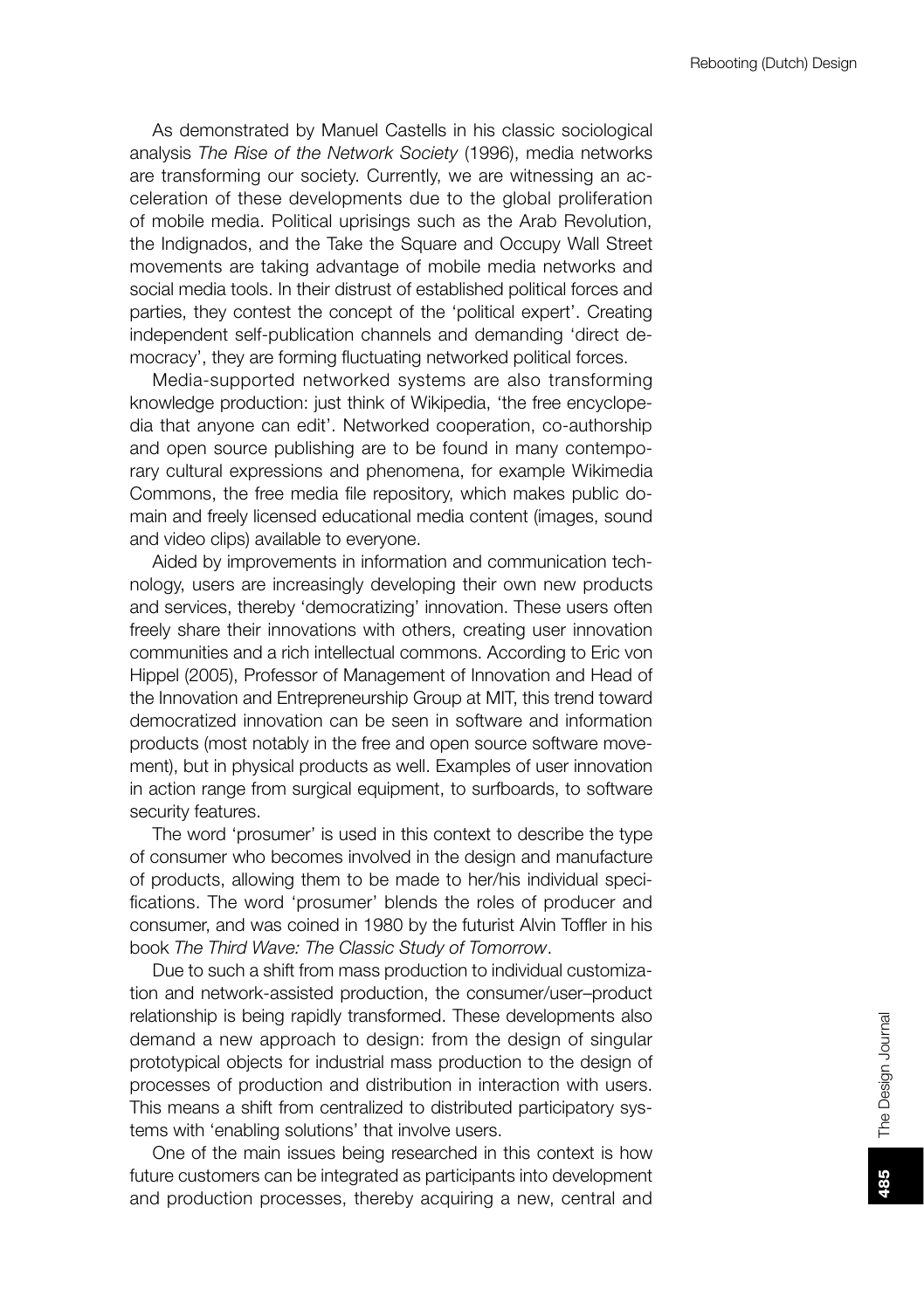active role. Hybrid design deals with such participatory systems and investigates concepts for the transformation of products in media-based service environments. This includes the development of new interfaces between consumer and producer and new service environments that expand and transform the concept of the demand and supply system and of the shop.

By blurring and transgressing traditional professional boundaries, the design profession today is expanding into the fields of service design, one example being health care. In this context, participatory networks are indispensable and integral elements of a system which embeds design into a network of social relationships.

This includes solutions that 'enable' users to interact and platforms which support localized recycling processes or the participatory tools needed for local chains of 'symbiotic production' which allow the waste streams of one production process to become resources of others. Shared facilities can bring people together, strengthening socialization and reducing the need for material devices and infrastructures. Peer-to-peer exchange platforms for informal economies of self-production and non-monetary exchange can support collaborating communities with design services that allow people to relate and communicate, exchange and share.

Hybrid design's networked dimension is supported by media developments. But it is not limited to the high-tech design world. Networked participatory systems are also an integral element of 'green design', just think of emerging design projects in urban agriculture and other 'local tech' design applications. Such networked systems can function as infrastructures for ecological and social sustainability.

A 'Designing Networks' programme focus for the hybrid design institute could address these developments and connect the independent R&D work of the design professions to a general discussion, relating it to interdisciplinary research. The theoretical reference in relation to this emerging network paradigm is 'Network Science', which examines the interconnections of networked systems and analyses complex relational data in highly diverse fields of activity. This interdisciplinary approach can be regarded as a later development of the theories of complexity of the 1980s and 1990s. Network Science focuses on the complex networks of exchange and strives to develop an X-ray perspective, which allows us to understand how dynamic complex systems develop and function (see, for example, Barabási, 2004; Watts, 2007).

But 'Designing Networks' should be more than just a thematic program focus. The set-up and structure of the envisioned institution should take these developments into account as well. The potential of such innovative formats has already been tested by Premsela and the Platform21 program, which operated in Amsterdam from 2005 to 2010 as an innovative experimental 'incubator' which functioned as a combined exhibition and laboratory space. By continuing and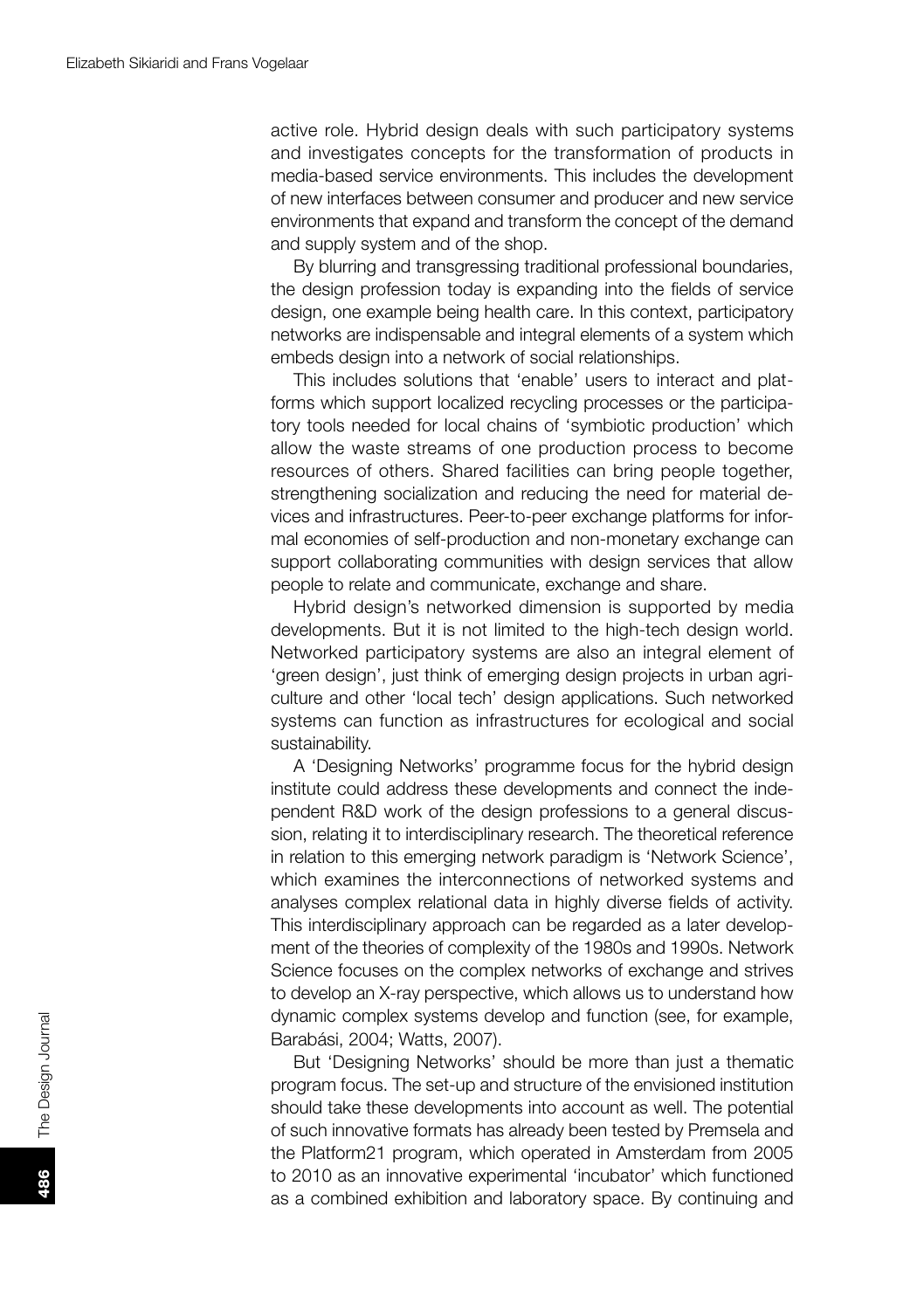expanding this approach and incorporating networked participatory design systems, the hybrid design institute could be conceived of as an open laboratory, which integrates professionals and the larger public and empowers mass creativity.

### The Society of Forced Leisure and Mass Creativity

This raises the issue of the possible role of the envisioned institute within society in general. The focus of the new institute should be wider than the question of the toolkits required to support bottom-up user innovation and to empower mass creativity.

The emerging creative economy and the society (of 'forced leisure'), one based on the affluence of networked creativity, will need to identify functional modes which differ from those which regard creativity as a scarce resource to be protected by copyright regulations (as in the industrial era). Many issues remain to be resolved, including the question of how bargaining is to take place within an interconnected intellectual commons. The emerging networked cooperation models described briefly above demand an approach to intellectual property which departs from those of industrial era copyright regulations and the protective logic inherent to the large-scale investments of industrial mass manufacturing (where the creative individual designed for the non-creative masses).

A discussion of these issues has been launched by Premsela. They have also been the focus of a series of conferences on Copy/ Culture, which have taken place in Berlin and Beijing in 2011, and in Istanbul in 2012 (see http://www.premsela.org/en/designworld\_1/ copyculture-symposium\_1/), and of publications such as *Open Design Now: Why Design Cannot Remain Exclusive* (van Abel *et al* (2011).

The new institute should continue and expand this discussion. This concerns not only a new approach vis-à-vis the intellectual commons. We also need new business models and social strategies designed to support the emerging creative economy and a society of networked creativity in a sustainable way.

As the prognosis of the leisure society becomes reality (not in the context of wealth but of economic implosion and unemployment), social strategies for upgrading 'forced leisure' as a meaningful experience are needed – for example services designed to support the informal economy and other relevant creative activities.

This calls for a general social debate. Such a discussion would transgress the still narrow boundaries of a professional field and could position design at the centre of a discourse, which addresses social issues in a broader way.

#### **Glocality**

The themes discussed here are of relevance for the international as well as for the Dutch local context. This raises the question of the commitment and reach of the new institute and its positioning within the local and global context. With a layered, networked structure,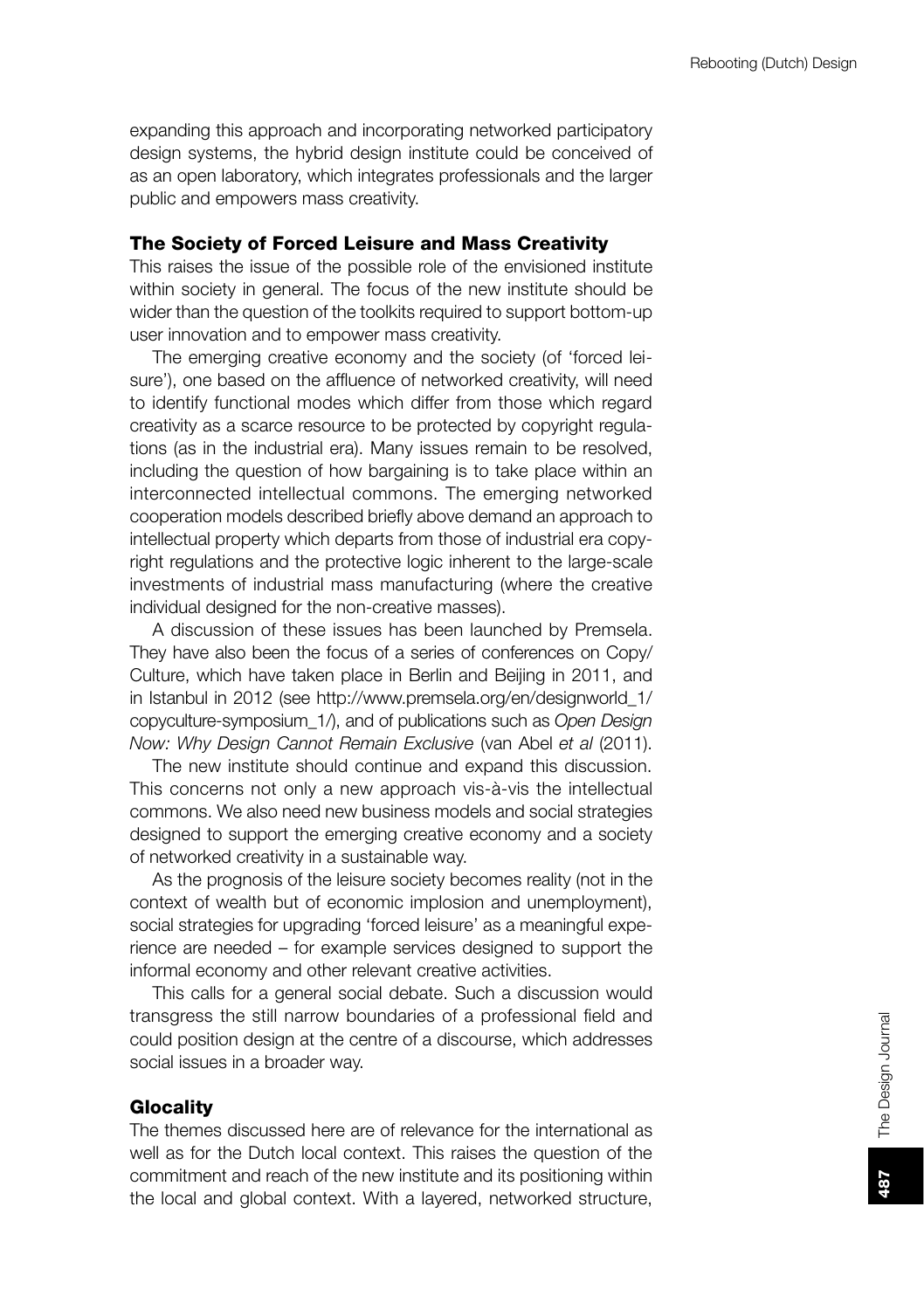the envisioned institute could provide a platform for international exchange as well as work on the local level.

In our globalized world, where global space is just a finger swipe away, the importance of belonging to a local environment and a local community is growing. In the future, the ecological and social footprint of our footloose society will require greater consideration. This will generate a new range of locally related media applications and environments and location-based services ('Facebook' to 'Spacebook'). Such hybrid environments, fusions of the real and the virtual, will focus on neighbourhoods, localizing services and linking them to the global, supporting innovation on the local level.

As the world grows together through travel and tourism, through the internationalization of markets and through media-based globalization, global culture is invading local environments. On the one hand, traditional cultural differences are being flattened out. But on the other hand, as the individual locality gains in importance, processes of cultural fusion are generating new possibilities for cultural morphing and powering the creative potential of cultural hybridizations.

Accelerated by the current economic crisis, we are experiencing the rapid decline of Western hegemony. Recently industrialized countries such as China and India are entering the international design market as new players. The emerging design cultures that are beginning to contribute to global design production and discourse will bring their own influences to bear on our common design heritage, fostering hybrid design movements in the process.

This is a general trend. Hybridization is becoming an increasingly important issue in the cultural field – just consider the attention currently accorded to world literature. Typically for our global postcolonial hybrid civilization, a cultural mix and fusion is emerging which subverts the former cultural hierarchies, which were dominated by the earlier colonializing culture. This fosters cultural hybridization, meaning the dynamic development of new hybrid cultural expressions.

In this context, a nation-based branding strategy for design such as the 'Dutch (Object) Design' of recent decades becomes questionable. Far more exciting and relevant are questions which relate to the specific design qualities of objects and spaces (physical and virtual) which manifest the spirit of our hybrid 'glocal' communities.

The envisioned hybrid design institute could develop into a productive actor within this process. Embedded in the highly developed design communities in the Netherlands, and with excellent potential concerning people and resources, it could provide a platform for encounters of European as well as global reach and relevance.

## Rebooting (Dutch) Design

The Dutch design organizations have a long history of rises and crashes – the last crash occurred in 1999, when the institute stopped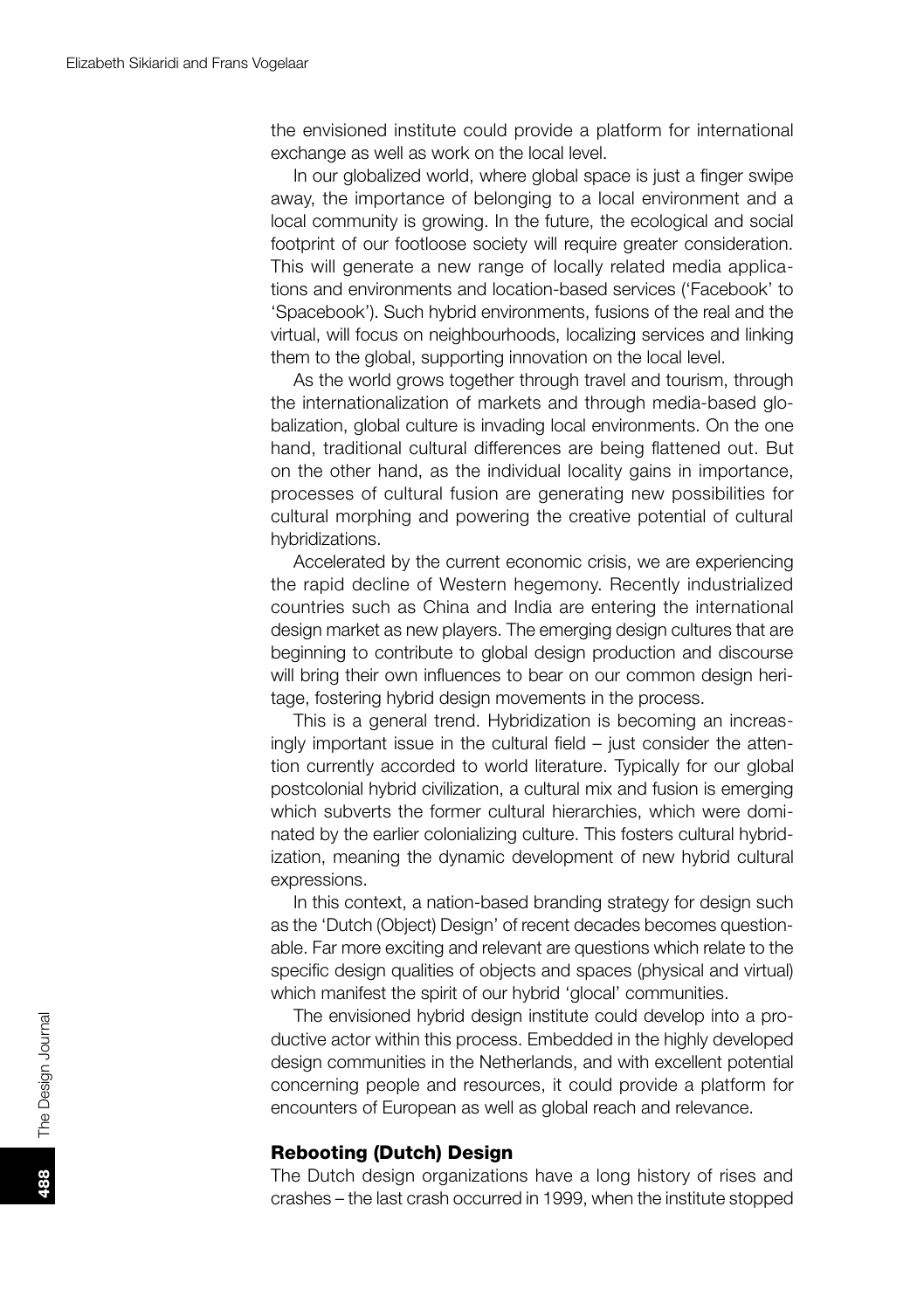functioning for several years, only to be relaunched in 2003. Deriving from ideological groups such as De Stijl, it has developed, encompassing a range of themes of current relevance. Under its two most recent directors, John Thackara (1993–9) and Dingeman Kuilman (2003–11), the institute's agenda was expanded to encompass broader interdisciplinary issues such as digital culture and ecological and open design. Initiated with notable success during these two periods were a series of interesting working formats such as the Doors of Perception conference, which placed these interdisciplinary innovative themes on the map as far back as the early 1990s, and the Platform21 laboratory, mentioned earlier.

Dutch design then, has the potential to overcome its recent deviation into iconic design and egocentric mediatization and marketing. In relation to this overcoming of the 'iconic', and in the context of its impending forced merger, The Netherlands Institute for Design and Fashion could negotiate successfully with its (larger) counterpart, the Netherlands Architecture Institute, which has opened and remodelled its program to include the innovation agenda of an 'Architecture of Consequence [that] shows that architecture can play a part in formulating solutions to widespread global problems, and help to build a more sustainable future' (see http://en.nai.nl/platform/innovation\_agenda/ item/\_pid/kolom2-1/\_rp\_kolom2-1\_elementId/1\_823648).

The design-related institutes in the Netherlands are currently undergoing a crisis. The word 'crisis' (a word of ancient Greek origin) encompasses notions of disaster and catastrophe as well as of judgement and decision. Restructurings are always disruptive and painful. But as this paper attempts to demonstrate, the imminent forced merger harbours considerable creative potential. It represents a unique opportunity to accelerate the design-related cultural industry.

The proposed program areas of the hybrid design institute, as outlined briefly above, represent an initial suggestion. If it is to go beyond the narrow professional perspectives and logics of the traditional design professions and their interests groups, a hybrid design institute should begin by focusing on common ground. The first task of such an institute would be to concentrate on research in order to map and formulate these interdisciplinary issues and develop integrated design applications and activities.

This would have implications for the format of the institute – at least for its start, since it could adapt its organizational structure as it matures. A laboratory might be a productive format for the initial phase. Such an open and participatory system could integrate both professionals and the broader public, developing the links required for the transitional phase of restructuring.

Embedding design discourse in an interdisciplinary context in this way could strengthen reflections on the role of the designer in relation to the shaping and development of our environment. It could also provide a creative platform of encounter and propel a dynamic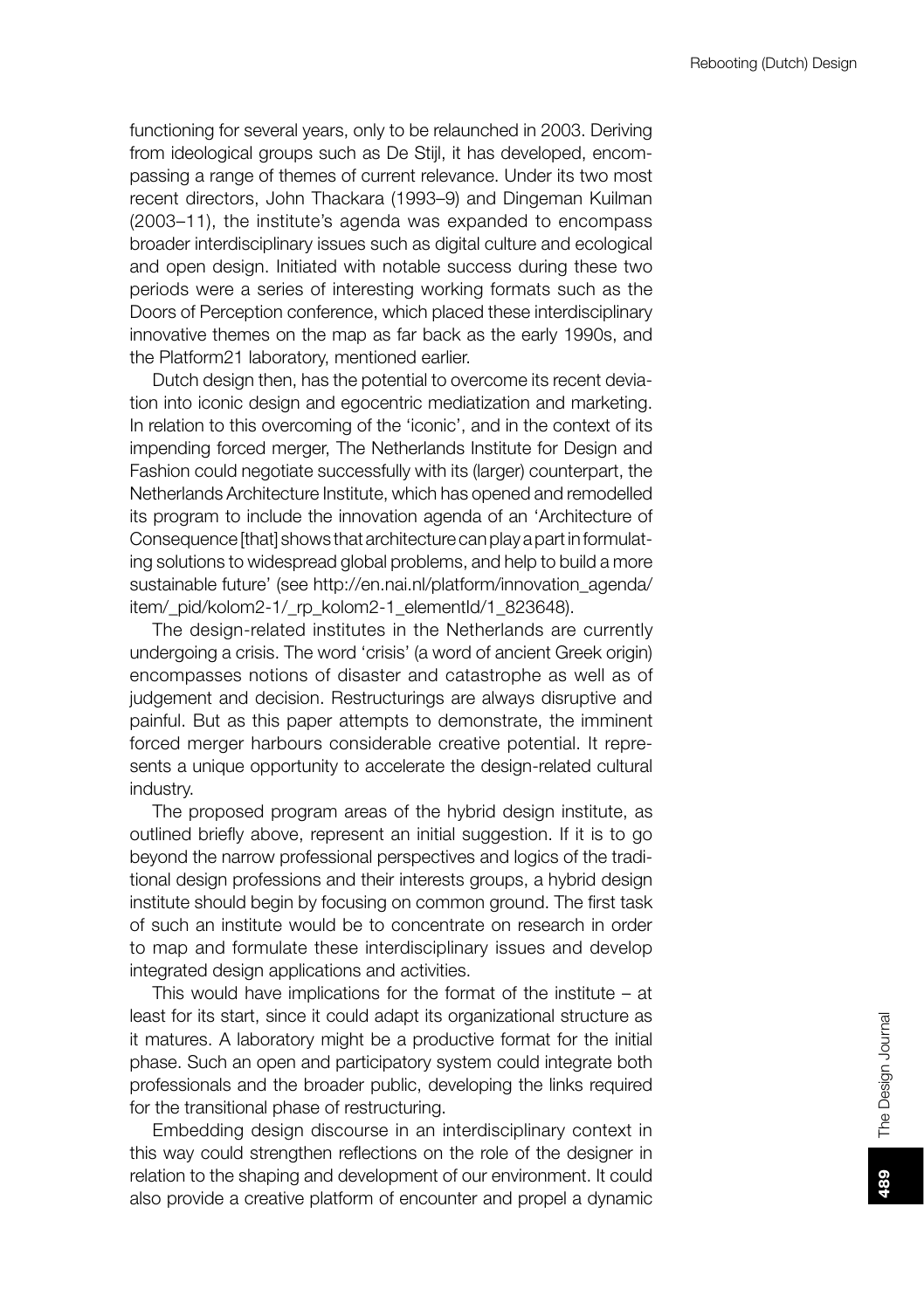design culture, thereby positioning Dutch design and the creative industries at the forefront of cultural innovation.

#### **References**

- Barabási, A. L. (2004). *Linked: How Everything is Connected to Everything Else*. New York: Plume.
- Castells, M. (1996). *The Rise of the Network Society*. Cambridge, MA: Blackwell Publishers.
- Friedman, T. L. (2005). *The World Is Flat: A Brief History of the Twenty-First Century*. New York: Farrar, Straus and Giroux.
- Jackson, T. (2009). *Prosperity without Growth: Economics for a Finite Planet*. Oxford: Earthscan Publications.
- Krauss, R. (2000). *A Voyage on the North Sea: Art in the Age of the Post-Medium Condition*. London: Thames & Hudson.
- Toffler, A. (1980). *The Third Wave: The Classic Study of Tomorrow*. New York: Bantam Books.
- van Abel, B., Evers, L., Klaassen, R. and Troxler, P. (2011). *Open Design Now: Why Design Cannot Remain Exclusive.* Amsterdam: BIS Publishers.
- van Winkel, C., Gielen, P. and Zwaan, K. (2012). *De hybride kunstenaar. De organisatie van de artistieke praktijk in het postindustriële tijdperk*: Available at: http://www.sintlukas.be/ cms/images/PUBLICATIES/the\_hybrid\_artist\_02\_feb\_2012.pdf [accessed 23 March 2012].
- von Hippel, E. (2005). *Democratizing Innovation*. Cambridge, MA: MIT Press.
- Watts, D.-J. (2007). *Six Degrees: The Science of a Connected Age*. New York: Norton.

# **Biographies**

*Professor Elizabeth Sikiaridi* is co-founder of Hybrid Space Lab, an R&D and design practice focusing on the hybrid fields that are emerging through the combination and fusion of environments, objects and services in the information-communication age. Since 1997 she has been professor at the University of Duisburg-Essen and at the University of Applied Sciences Ostwestfalen-Lippe in Germany. Elizabeth was born in London and grew up in Athens. She studied architecture and urbanism at the École d'Architecture de Belleville in Paris and at the Technical University of Darmstadt. She worked at the architectural office Behnisch & Partner in Stuttgart on the Extension of the German Federal Bank in Frankfurt and on the German Federal Parliament in Bonn.

*Professor Frans Vogelaar* is co-founder of Hybrid Space Lab, an R&D and design practice focusing on the hybrid fields that are emerging through the combination and fusion of environments, objects and services in the information-communication age. Frans also founded in 1998 at the Academy of Media Arts Cologne in